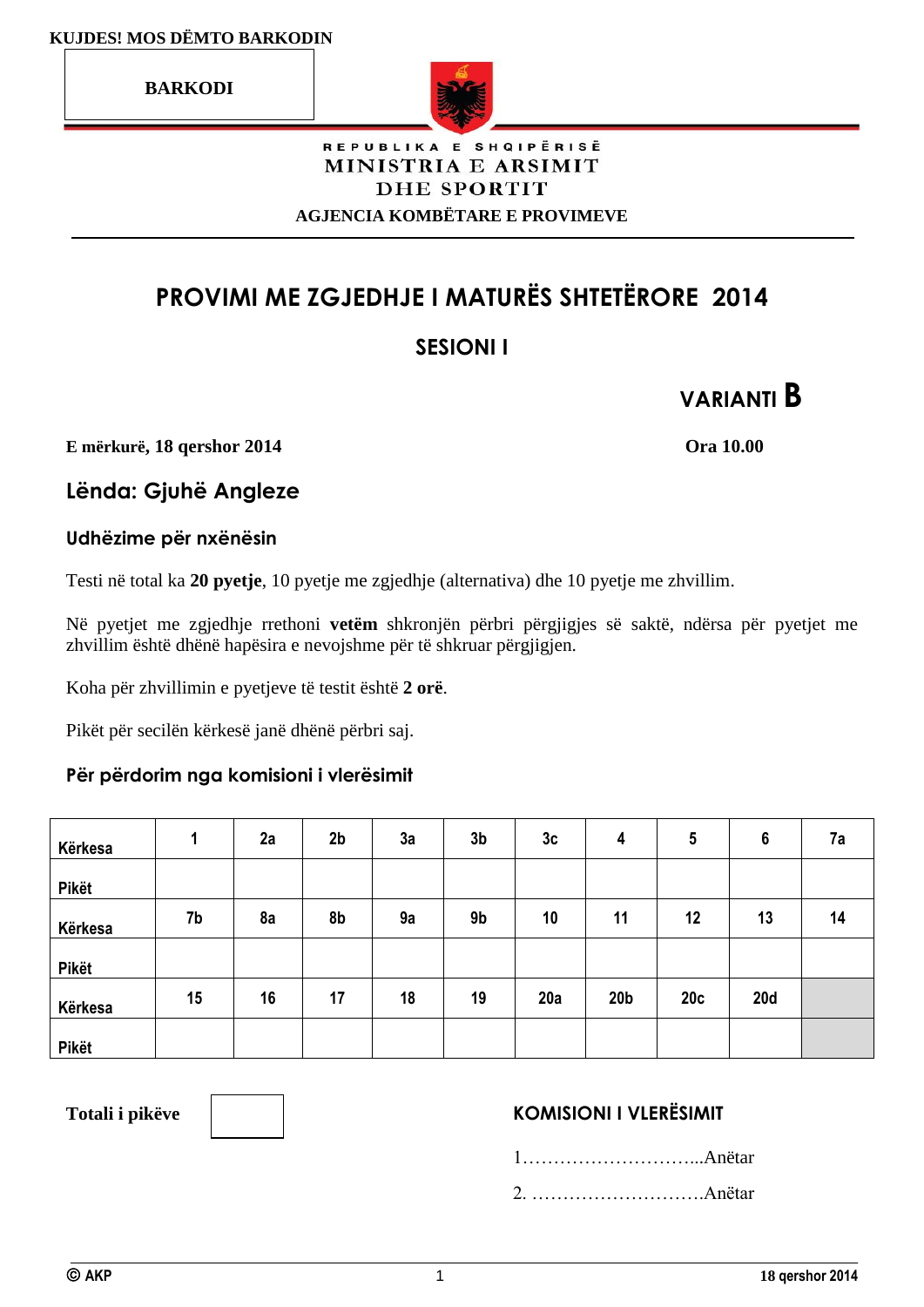## **Reading Section**

#### **Task One**

*Read the text below and answer the questions. For questions 1 and 5, choose the answer which best answers the question according to the text. There is only one correct answer for each question. For questions 2 – 4, answer the questions using the information from the text. You may use words from the text or your own words. Do not use more than 20 words for each answer.*

Space debris as a threat to humanity has had a moment of fame. For ninety minutes, it threatened to kill Sandra Bullock in the movie *Gravity*. But now scientists would like to make use of the public attention created by the movie to warn about the real-life problem of space debris.

Experts at a US government discussion, called "Space Traffic Management: How to Prevent a Real Life *Gravity*", claimed that space activities, including both human travel and the operation of satellites, will become increasingly dangerous if new rules are not put in place to control space debris.

The most important item during the discussion was a request by the US Federal Aviation Administration for additional control over commercial satellite operators, so as to be able to order action to avoid crashes in space, since no agency currently holds such authority.

In the discussion, the use of the space around our planet was described as being completely disorganized, with more than 60 countries, dozens of companies and numerous educational and nonprofit organizations now operating satellites with no global organization to control or coordinate them.

Two events in the last decade, not counting *Gravity*, have made it clear that new controls on space **junk** need to be put in place. In 2007, China shot one of its own weather satellites in an explosion that created thousands of pieces of debris. Two years later, a private US satellite crashed into an old Russian satellite, despite predictions that the two would miss each other. The result was the biggest single creation of space debris ever, producing an estimated 2,000 of the 23,000 tracked objects in orbit. Currently, no practical technology has been developed to dispose of the debris.

NASA has had to take action to avoid collisions with debris in order to protect the space shuttle and the International Space Station during the past 10 years. But there is no organization that can order a private company to spend money on the expensive action of changing the position of a satellite. Any decision by an organization to order these companies to take evasive action would also be problematic due to the difficulty of predicting the probability of collisions between two relatively small objects 800km up in the air.

Some solutions have been proposed. It has been suggested that as part of the licensing process for putting satellites in orbit, organizations could agree under which situations they would move their satellites. However,

until a complete solution is found, space operators will continue to worry about 'Gravity'.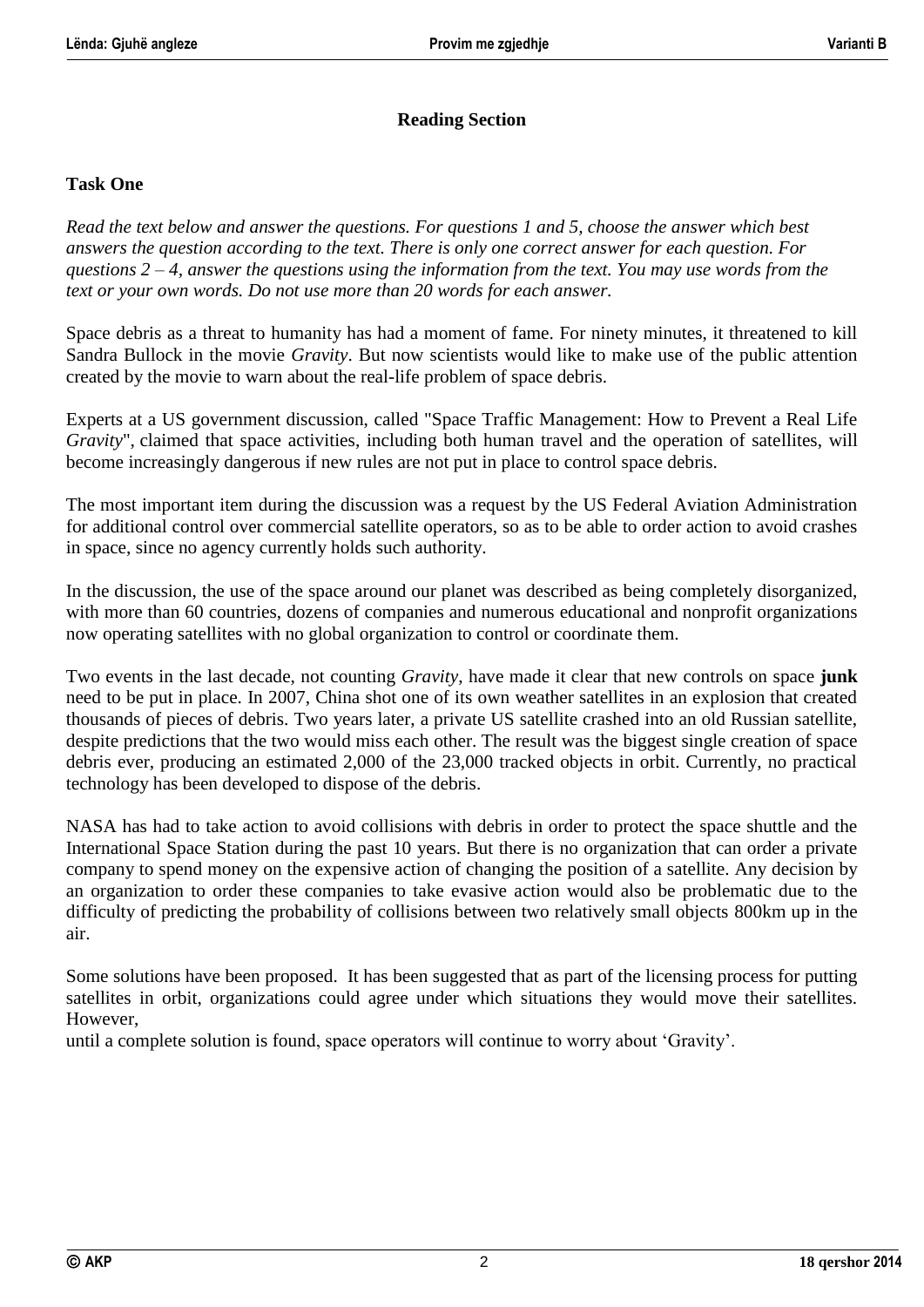| Lënda: Gjuhë angleze<br>Provim me zgjedhje |                                                                                                                                       |                                                                                      | Varianti B |  |
|--------------------------------------------|---------------------------------------------------------------------------------------------------------------------------------------|--------------------------------------------------------------------------------------|------------|--|
|                                            | 1. What is the writer mainly writing about?                                                                                           |                                                                                      | 1 point    |  |
|                                            | A) The effect films have<br>B) The problems of space debris<br>C) The number of satellites<br>D) The expertise of American scientists |                                                                                      |            |  |
| 2.                                         | What makes the movie 'Gravity' useful for scientists?<br>a)                                                                           |                                                                                      | 1 point    |  |
|                                            | b) What did experts warn about space activities?                                                                                      |                                                                                      | 1 point    |  |
| 3.                                         |                                                                                                                                       |                                                                                      |            |  |
|                                            | a)                                                                                                                                    | Why is control over commercial satellite operators so important?                     | 1 point    |  |
|                                            | What was the result of the Chinese action in 2007?<br>b)                                                                              |                                                                                      | 1 point    |  |
|                                            | c)                                                                                                                                    | What difficulty do private companies face when changing the position of a satellite? | 1 point    |  |
|                                            | <b>4.</b> What does the last word of the text, 'Gravity', refer to?                                                                   |                                                                                      | 1 point    |  |
|                                            | 5. What does 'junk' mean in the fifth paragraph?                                                                                      |                                                                                      | 1 point    |  |
|                                            | A) Satellites<br>B) Companies<br>C) Debris                                                                                            |                                                                                      |            |  |

D) Operators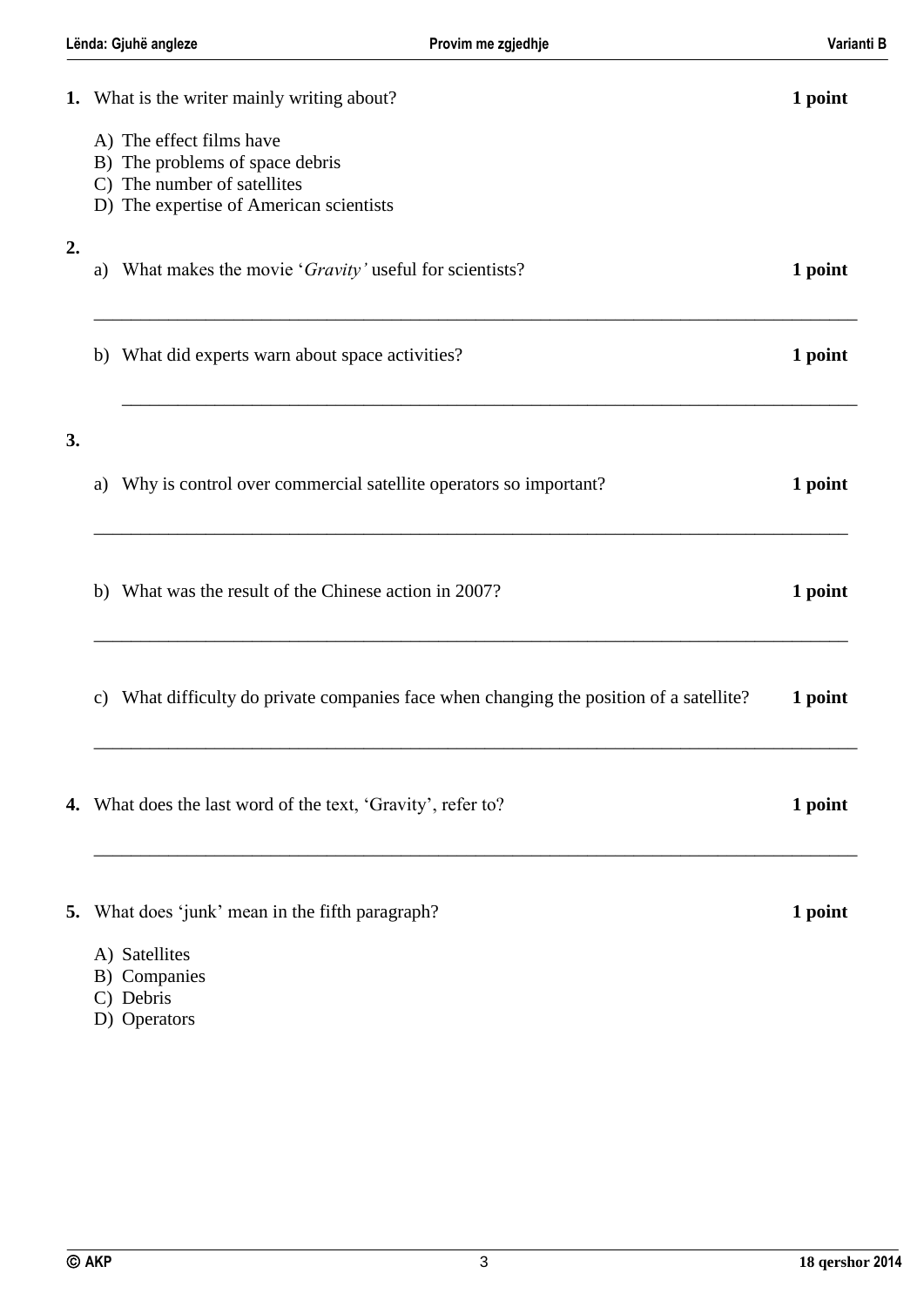#### **Task Two**

*Read the texts below and answer the questions. For questions 6 and 10, choose the answer which best answers the question according to the text. There is only one correct answer for each question. For questions 7 – 9, answer the questions using the information from the text. You may use words from the text or your own words. Do not use more than 20 words for each answer.*

- **6.** What is the main subject of these texts? **1 point**
	- A) Appropriate ways to act in different situations
	- B) What to do when communicating online
	- C) The best methods for choosing a birthday present
	- D) How to win arguments with family members

#### **7.**

a) According to Miss Manners, when should adults stop expecting gifts on their birthday? **1 point**

\_\_\_\_\_\_\_\_\_\_\_\_\_\_\_\_\_\_\_\_\_\_\_\_\_\_\_\_\_\_\_\_\_\_\_\_\_\_\_\_\_\_\_\_\_\_\_\_\_\_\_\_\_\_\_\_\_\_\_\_\_\_\_\_\_\_\_\_\_\_\_\_\_\_\_\_\_\_\_

\_\_\_\_\_\_\_\_\_\_\_\_\_\_\_\_\_\_\_\_\_\_\_\_\_\_\_\_\_\_\_\_\_\_\_\_\_\_\_\_\_\_\_\_\_\_\_\_\_\_\_\_\_\_\_\_\_\_\_\_\_\_\_\_\_\_\_\_\_\_\_\_\_\_\_\_\_\_\_

b) What does the Gentle Reader worry could be the effect of not using her usual practice in the "Bad Listener" text? **1 point**

#### **8.**

- a) In what way does Miss Manners in the "Bad Listener" text suggest people can make eye contact less uncomfortable? **1 point**
- b) Why does the Gentle Reader have doubts about the appropriateness of people talking with food in their mouths in the "A Mouthful" text? **1 point**

\_\_\_\_\_\_\_\_\_\_\_\_\_\_\_\_\_\_\_\_\_\_\_\_\_\_\_\_\_\_\_\_\_\_\_\_\_\_\_\_\_\_\_\_\_\_\_\_\_\_\_\_\_\_\_\_\_\_\_\_\_\_\_\_\_\_\_\_\_\_\_\_\_\_\_\_\_\_\_

\_\_\_\_\_\_\_\_\_\_\_\_\_\_\_\_\_\_\_\_\_\_\_\_\_\_\_\_\_\_\_\_\_\_\_\_\_\_\_\_\_\_\_\_\_\_\_\_\_\_\_\_\_\_\_\_\_\_\_\_\_\_\_\_\_\_\_\_\_\_\_\_\_\_\_\_\_\_\_

#### **9.**

- a) According to the Gentle Reader, what do people find amusing in the "Terrible Hair-do" text? **1 point**
- b) Why was the Gentle Reader's friend upset on her birthday in the "Gift Grabber" text? **1 point**

\_\_\_\_\_\_\_\_\_\_\_\_\_\_\_\_\_\_\_\_\_\_\_\_\_\_\_\_\_\_\_\_\_\_\_\_\_\_\_\_\_\_\_\_\_\_\_\_\_\_\_\_\_\_\_\_\_\_\_\_\_\_\_\_\_\_\_\_\_\_\_\_\_\_\_\_\_\_\_

\_\_\_\_\_\_\_\_\_\_\_\_\_\_\_\_\_\_\_\_\_\_\_\_\_\_\_\_\_\_\_\_\_\_\_\_\_\_\_\_\_\_\_\_\_\_\_\_\_\_\_\_\_\_\_\_\_\_\_\_\_\_\_\_\_\_\_\_\_\_\_\_\_\_\_\_\_\_\_

**10.** Which word is closest in meaning to the word "acknowledge" in the text about birthday gifts?

**1 point**

- A) offer
- B) accept
- C) celebrate
- D) demand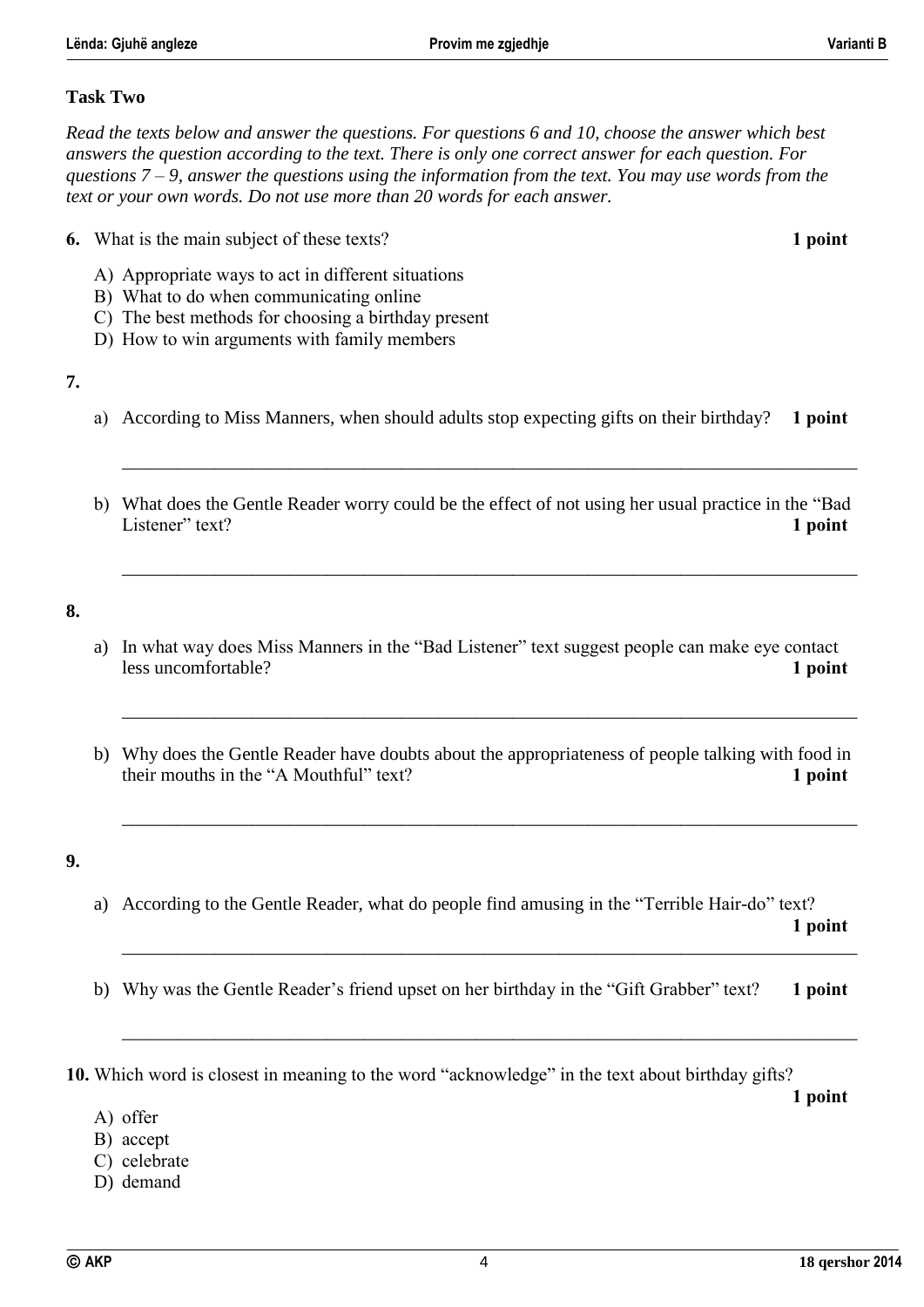#### **Gift Grabber**

**DEAR MISS MANNERS:** I had a friend who was very offended when I did not get her a gift for her birthday, and she made sure to remind me about the gifts she had given me on my "special day." We are in our mid-20s. While I think it is a very nice gesture to give gifts to people close to you, and I make sure to show appreciation if I am given a gift, I did not think it was a required activity. I have given her gifts in the past, but I never made it a regular tradition. Perhaps I should have, since she gave me a birthday gift.

Am I wrong? At what point, if any, should adults stop expecting other people to buy them gifts?

**GENTLE READER:** Immediately. There is no excuse for demanding presents for oneself. You owe it to your friend to tell her that as much as you have appreciated her presents, you cannot keep accepting them and would prefer an agreement to **acknowledge** each other's birthdays with good wishes.

#### **Terrible Hair-do**

**DEAR MISS MANNERS:** A new chairman was recently hired for my department at my university. He and his wife have been in town a few months and are gradually getting to know the rest of the professors. Miss Manners, the wife's hairstyle is absolutely terrible. Honestly, it's an exaggerated, out of fashion look from the 1970's. She is a nice lady, but everyone is laughing at her behind her back. Can she (and her husband) truly be unaware of how inappropriate she looks? How, if at all, should this be addressed?

**GENTLE READER:** Does your college have a hair dress code? And do you really want to enforce it on everyone? I have to tell you that to give criticism in any way will make your life miserable. You would only be asking people to judge your own stylistic choices. Besides, there is only so much that can be done with hair, and therefore styles have a way of reappearing as if new. For all you know, the students, who weren't born in the '70s, might love and imitate this look, and you could soon see it all around the campus.

#### **Bad Listener**

**DEAR MISS MANNERS:** What is the correct way to listen to someone? My usual practice is to maintain eye contact with the speaker and respond ("I see," "Mm-hmm," "Interesting"), but eye contact seems to make some people uncomfortable. I have tried looking off to the side, examining my fingernails, contemplating my drink or staring intently at an inanimate object on the desk in front of me. However, I am concerned that these techniques could make someone think that I am not listening, am bored or both.

**GENTLE READER:** Such actions will indeed be taken as an offensive lack of interest. Appearing to pay attention when someone is speaking is the base of real social interaction. I wonder if the discomfort you have encountered comes from those who have grown up interacting with their friends through a computer screen -- while simultaneously checking their email, browsing for discounts and playing solitaire. Eye contact does not need to be maintained continuously, and it can be softened by a smile or nod as appropriate.

#### **A Mouthful**

**DEAR MISS MANNERS:** It seems that more and more TV commercials, TV shows and movies are showing actors talking with food in their mouths. I used to think that was strictly forbidden socially, but I am wondering if that is now considered appropriate. I sometimes argue with my son over this, but it is hard to persuade him it is not correct behavior when we see it all the time on TV and in the movies. Please tell me it is still considered rude!

**GENTLE READER:** Yes, talking with food in your mouth is still considered rude. Not only that, but I consider it foolish to allow your son to think, much less argue, that television is the place to observe appropriate behavior.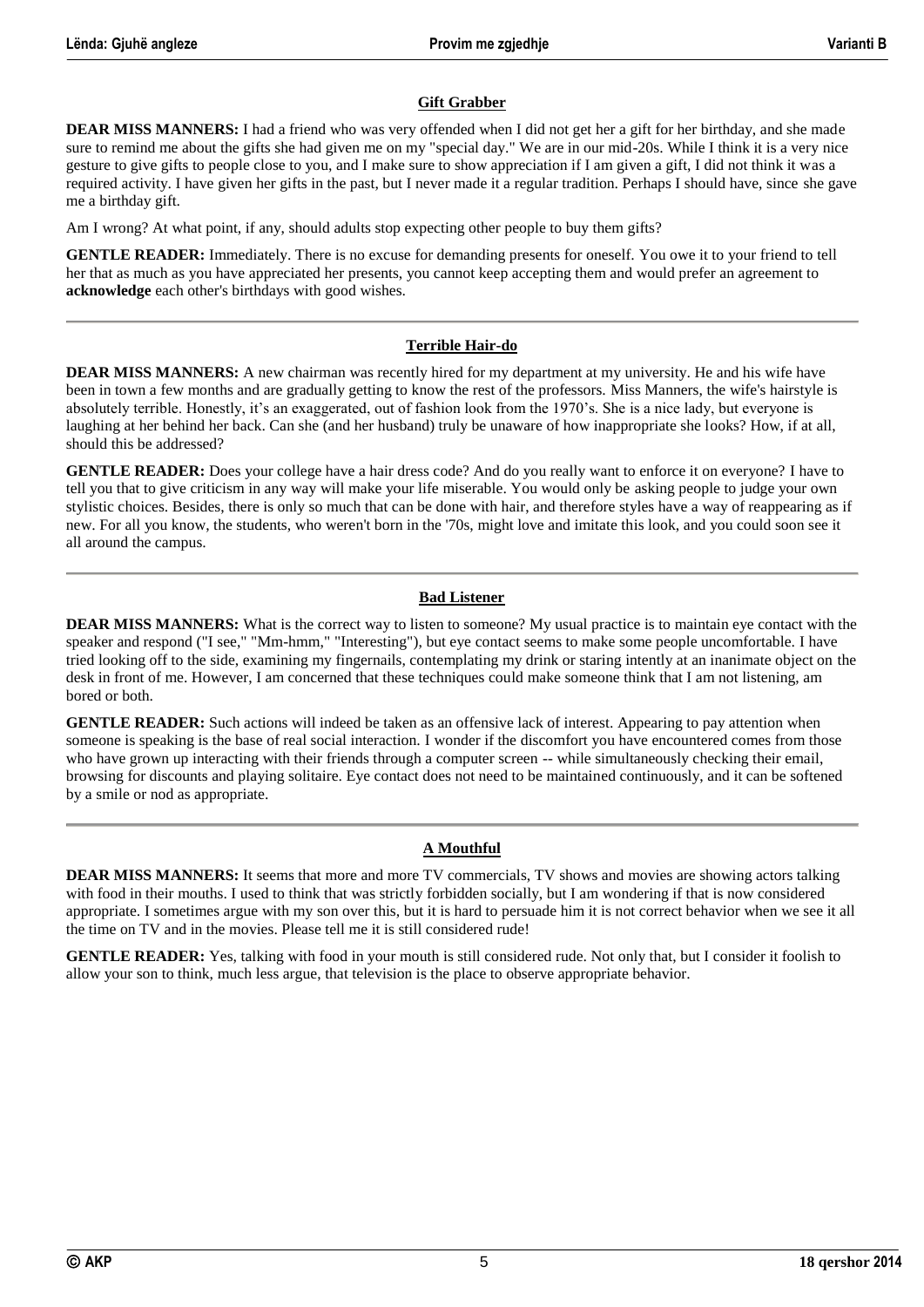## **Use of language**

## **Items 11-16**

| Choose the answer choice which best completes each sentence. You should choose from A, B, C or D.<br>There is only one correct answer for each question. |         |
|----------------------------------------------------------------------------------------------------------------------------------------------------------|---------|
| 11. Jane felt ______ that she had studied enough before the exam.                                                                                        | 1 point |
| A) sheltered                                                                                                                                             |         |
| B) confident                                                                                                                                             |         |
| C) protected                                                                                                                                             |         |
| D) threatened                                                                                                                                            |         |
| 12. Please make sure your seat belt is securely _____.                                                                                                   | 1 point |
| A) bound                                                                                                                                                 |         |
| B) wrapped                                                                                                                                               |         |
| C) tied                                                                                                                                                  |         |
| D) fastened                                                                                                                                              |         |
| 13. In the Olympic Games, athletes _____ with each other to win medals.                                                                                  | 1 point |
| A) compose                                                                                                                                               |         |
| B) compete                                                                                                                                               |         |
| C) compare                                                                                                                                               |         |
| D) compensate                                                                                                                                            |         |
| 14. What entrance ______ do you have to pay to get into Disneyland?                                                                                      | 1 point |
| A) fee                                                                                                                                                   |         |
| B) amount                                                                                                                                                |         |
| C) salary                                                                                                                                                |         |
| D) pay                                                                                                                                                   |         |
| 15. Politicians are _____ whether to reduce taxes next year.                                                                                             | 1 point |
| A) debating                                                                                                                                              |         |
| B) claiming                                                                                                                                              |         |
| C) requesting                                                                                                                                            |         |
| D) demanding                                                                                                                                             |         |
| <b>16.</b> His ______ of experience made him unsuitable for such a difficult job.                                                                        | 1 point |
| A) wealth                                                                                                                                                |         |
| B) poverty                                                                                                                                               |         |
| C) absence                                                                                                                                               |         |
| D) lack                                                                                                                                                  |         |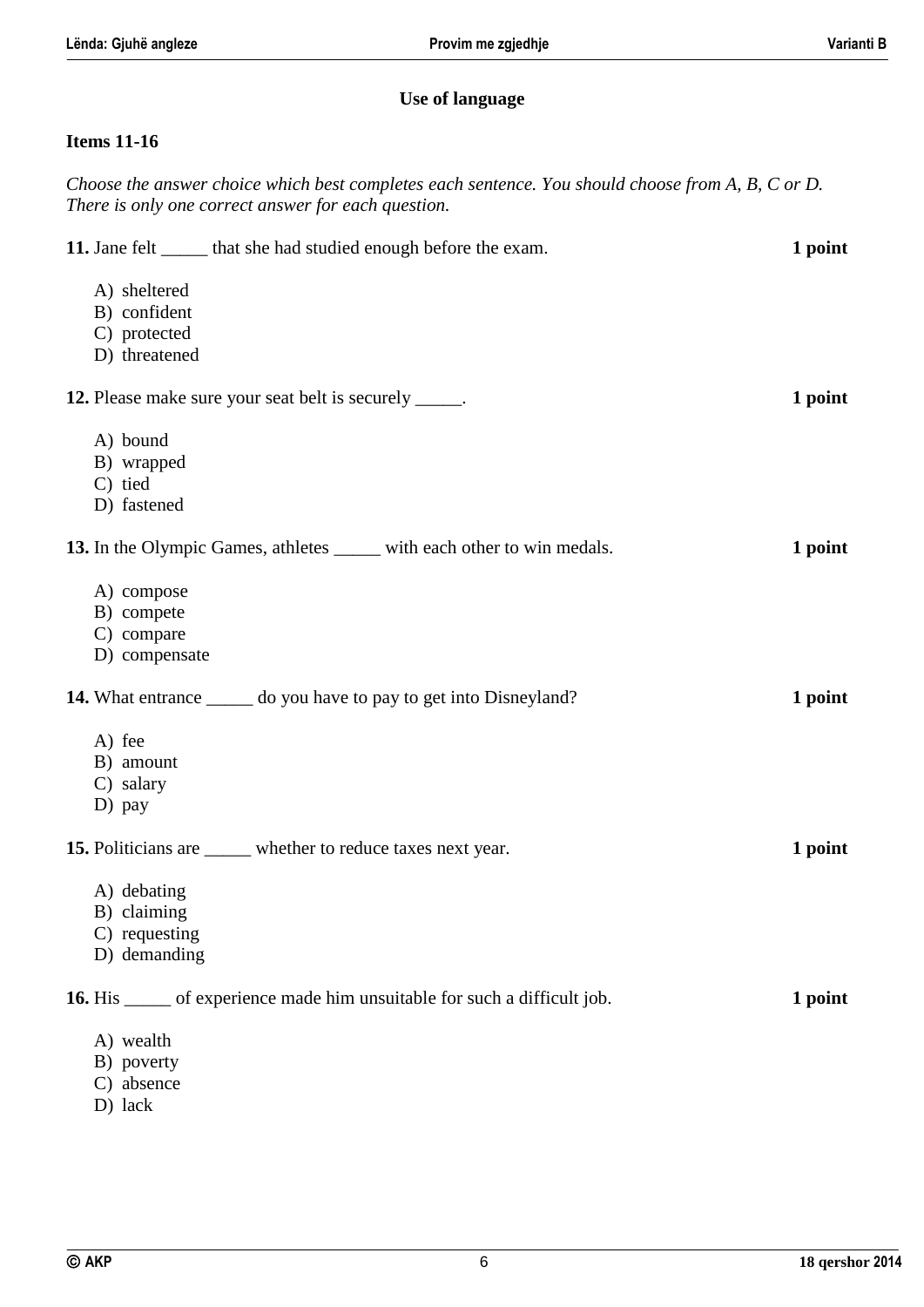#### **17. Items 17 a), b) and c)**

| Complete the sentences by putting the word in capital letters into the correct grammatical form. You must<br>use the correct spelling.                                                      |                                                                                             |  | 3 points |  |
|---------------------------------------------------------------------------------------------------------------------------------------------------------------------------------------------|---------------------------------------------------------------------------------------------|--|----------|--|
| They had the most (17a) _____________________ holiday ever. MEMORY                                                                                                                          |                                                                                             |  |          |  |
|                                                                                                                                                                                             |                                                                                             |  |          |  |
|                                                                                                                                                                                             |                                                                                             |  |          |  |
| 18. Items $18$ a), b) and c)                                                                                                                                                                |                                                                                             |  |          |  |
| Re-write each sentence so that it means exactly the same as the original sentence. You MUST use the<br>word given and you must $NOT$ change the given word. Do not use more than six words. |                                                                                             |  | 3 points |  |
| "Don't be late for school, Mary!" said her mother. REMINDED                                                                                                                                 |                                                                                             |  |          |  |
|                                                                                                                                                                                             |                                                                                             |  |          |  |
| I expect the director was disappointed with the applicants for the job. BEEN                                                                                                                |                                                                                             |  |          |  |
|                                                                                                                                                                                             |                                                                                             |  |          |  |
| I can't believe this is the best option we have! <b>BETTER</b>                                                                                                                              |                                                                                             |  |          |  |
|                                                                                                                                                                                             |                                                                                             |  |          |  |
| 19. Items 19 a), b), c) and d)                                                                                                                                                              |                                                                                             |  |          |  |
| Complete the gaps in the text below with ONE appropriate word.                                                                                                                              |                                                                                             |  | 4 points |  |
| Will the next generation of cars have a driver? Google is introducing a new type of car which doesn't                                                                                       |                                                                                             |  |          |  |
| have (19a) ____________________! The car uses GPS to find its location and then uses cameras and radar                                                                                      |                                                                                             |  |          |  |
|                                                                                                                                                                                             | (19b) _____________ 'look around'. It can recognize traffic lights and road signs, as (19c) |  |          |  |
| as 'seeing' other traffic on the road. Google predicts the car will be used as a taxi,                                                                                                      |                                                                                             |  |          |  |

(19d) \_\_\_\_\_\_\_\_\_\_\_\_\_\_\_ than a family car, but at the moment, law makers are worried about road safety,

so don't expect to see one soon!

#### *20. Writing task*

Choose **ONE** of the tasks below. Your writing will be marked for topic development, organization, range and accuracy. Each of the four criteria carries two points to give a total of eight marks.

You should write 150-180 words.

#### **Task one**

Some people are in favour of students wearing a school uniform. Others say that wearing a school uniform takes away the individuality of a student. What do you think? Is it better for students to wear a school uniform or not? Give reasons for your answer.

#### **Task two**

Your school has set up an exchange program with a school in another country, and you would like to apply for the program. Write a letter to the principal of the school explaining your reasons for wanting to participate in the exchange program. Begin your letter with "Dear Mr. Jones," and end your letter with "Best regards, Kim Smith." Do **NOT** use your real name.